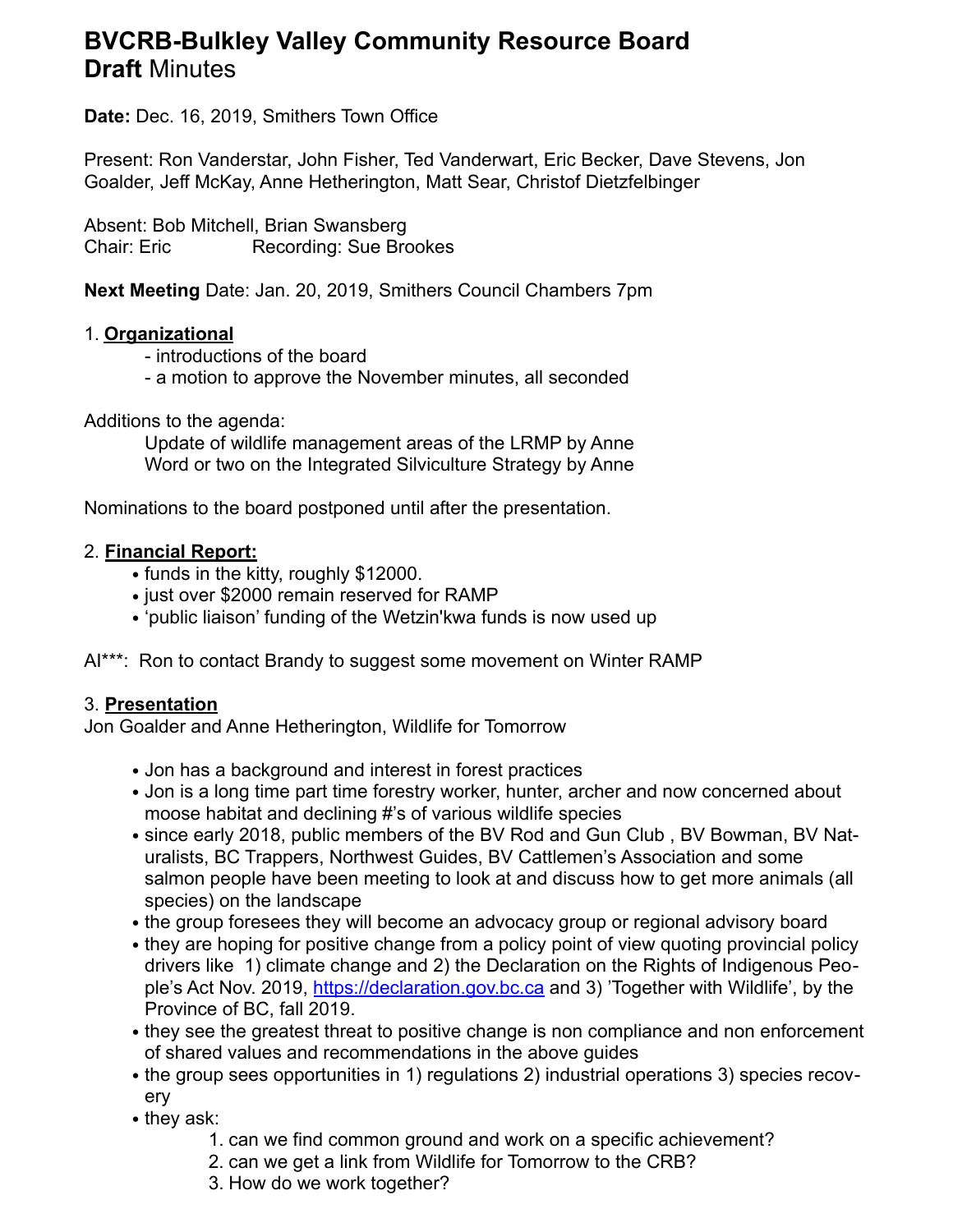Discussion Points:

- government agencies are not represented in the coalition, David Scarab cited conflict of interest, when invited. They are attending meetings (Jevan and Dave recently met with them) and they feel it likely they'll get some form of provincial support
- the spirit of the LRMP is not honoured by he Provincial government. Perhaps we need to update these LRMP values or move the winter RAMP forward. How can we get engagement and involvement of First Nations in the process?
- FYI: there was an on line survey of the community last year (2018) and it was found not many community values have changed since the LRMP's establishment

## 4. **Wildlife management areas of the LRMP, Anne**

Chair of the BV Naturalists, also a civil servant in Ecosystems, FLNRO

- Anne emphasized that we have a lot in common with Wildlife for Towmorrow, she is happy to be a part it and is a past member of our board
- Anne suggests we hear from Jim Pojar who presented to the Kalum LRMP concerning the carbon cycle and the importance of old growth

AI\*\*\*: Ron to invite Jim Pojar to talk on Carbon

# 5. **The BV TSA Public Integrated Silviculture Strategy, Anne**

- the 'Together with Wildlife', a tactical forest planning document Jon mentioned, is really good at specifying the missing links in land use planning. Spatial planning versus volume based tenures help people envision impacts on wildlife
- silviculture practices have a bigger impact on long term regeneration than logging, high intensity plantations could help reduce the impacts of loosing old growth structure, go to Glen Buhr for public support
- eco tones = the edges between habitat zones
- age based tenure should trump commercial based tenure, and serial stage planning is paramount in planning future forests - this isn't a practice in industry now
- Clinger lake access (near the Morice and Bulkley confluence), along the Bulkley, has lost a Wildlife Management Area (and some WHMA's). The Ministry of Forests and Lands has just eliminated them, this was assigned in 1982, it's also a UREP designation - non managed, it appears the Province has lost sight of why its there, we need a home for those UREP's and change management process
- Anne suggests we write a letter to indicate we know about this loss….the roads have been given away but we could get the protection back on and the conservation lands restored
- Anne and others have been working to get conservation lands to become a part of the wildlife act. These parcels also need a spatial plan that would meet the plans of wildlife conservation. Ideally managers of adjacent forest timber zones would collaborate, this strategy needs more support and a higher profile to make it happen.

Discussion Points:

- where is the government's commitment to the LRMP?
- there are roughly only 16 conservation lands in the LRMP, these are surveyed parcels that are not to be sold off.

Al\*\*\*: Matt and Ron to talk to Glen about what has happened and report back, they'll work as a subcommittee, Committee for Conservation Lands in the BV